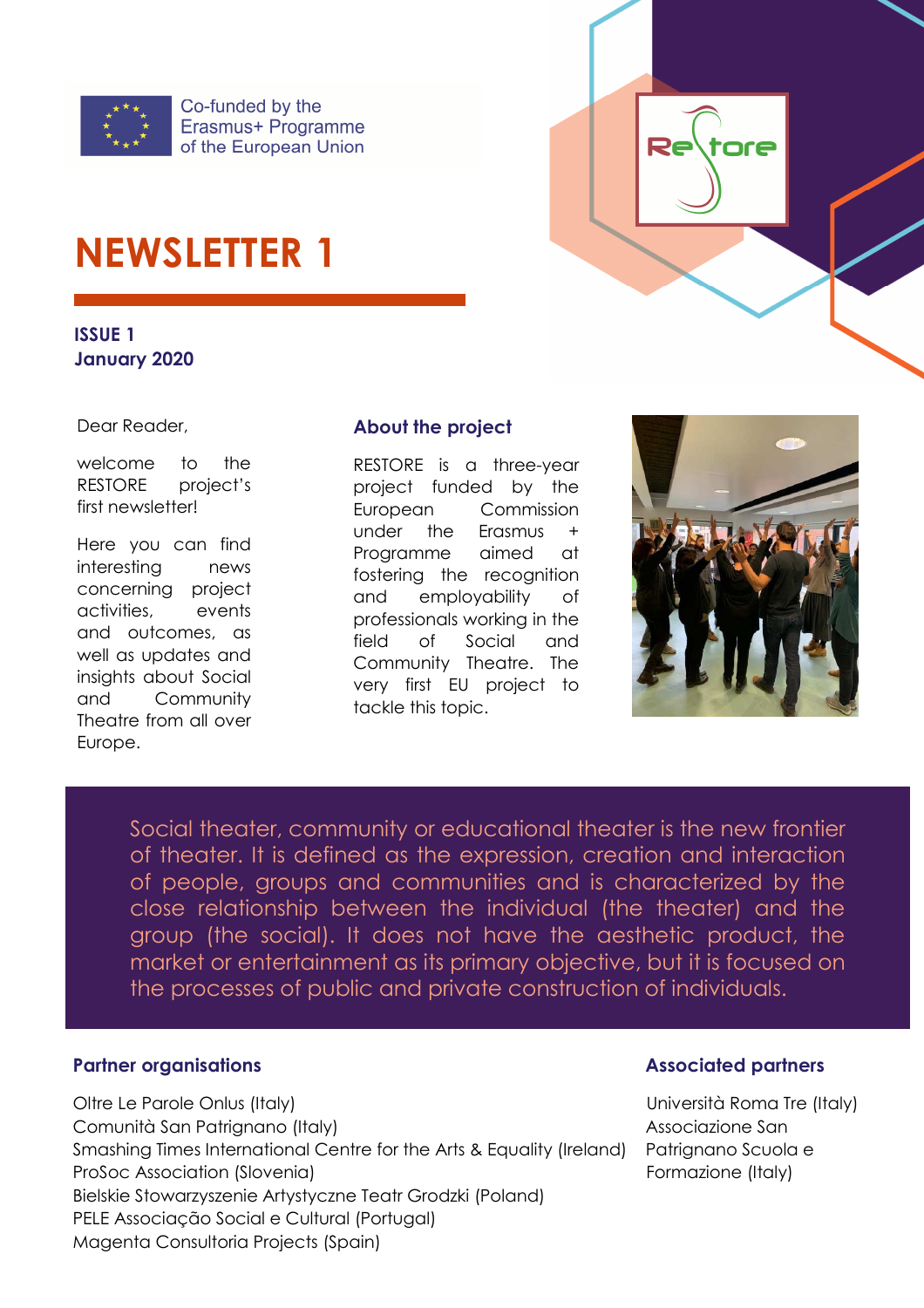## **NEWS AND EVENTS**

#### **Dublin, 5-6 December 2019**

#### RESTORE was officially launched!

The kick-off meeting of RESTORE took place on 5th and 6th December 2019 in Dublin, Ireland. The two-days event has been a great opportunity for partners to get to know each other as well as to discuss the work to be done throughout the project lifetime.





After a project overview led by the project coordinator Oltre Le Parole Onlus, partners took part to a teambuilding activity. The project structure and workplan was presented along with expected results and the project timeline.

#### Official project website just launched

The project website is now available online!

It will be the main source of information about the project available to the target audience and the wider community, and it will be maintained at least five years after its completion. It contains all relevant information, project results and publications, which are available for download. On the RESTORE website it is also possible to subscribe to the project newsletter in order to receive news and updates relevant for the project.





**2**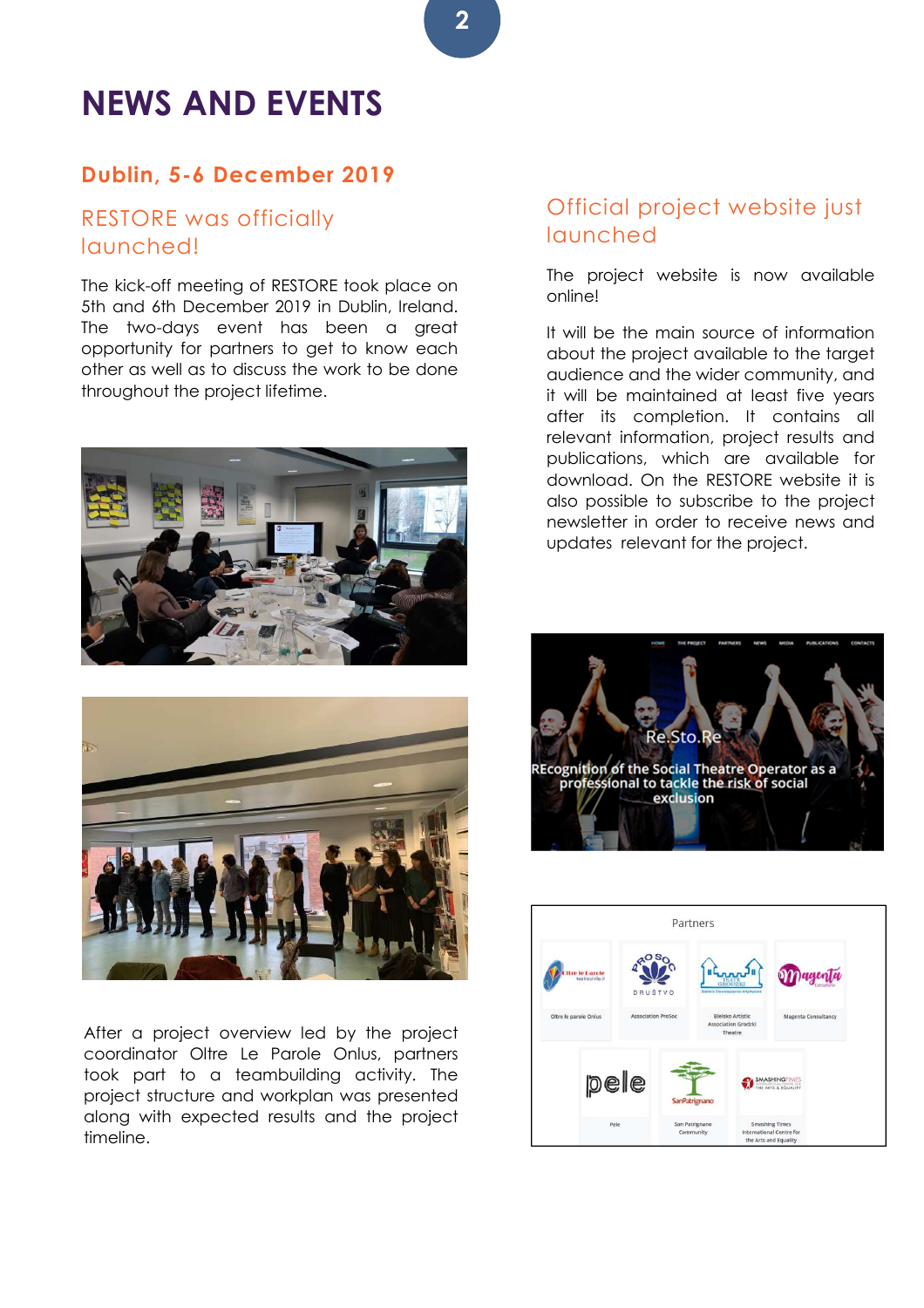#### Why is the RESTORE project needed?

The project aims to create new educational and self-development opportunities for disadvantaged groups who are socially excluded due to disability or health problems, addiction or a difficult economic situation. Their integration in the society, which is a long and challenging process, requires the creation of a suitable environment to make the first steps towards change, and welltrained professionals guiding them in the process. In the last decade, the figure of the Social Theatre Operator (STO) has emerged, whose profile is based on a complex set of skills and competences related both to theatre and social work, as well as non-formal and informal learning. However, these skills and competences are not adequately recognised throughout Europe and this professional figure lacks a sound definition and validation procedures, as needed according to the European qualification frameworks. The RESTORE project tries to tackle this challenge at transnational level through the exchange of experience, best practice and training methodologies. For this purpose, it will seek to take advantage of EU transparency and recognition tools to increase the training opportunities and employability of Social Theatre Operators.

#### What does the RESTORE project do?

The project will seek to boost a process for the recognition and standardization at European level of the Social Theatre Operator, to share good practices in the field of non-formal education and to jointly develop, test and validate a training course leading to this qualification. At the same time, RESTORE will promote joint initiatives to increase the diffusion of the Social and Community Theatre as an effective means for social inclusion. Three Intellectual Outputs, which will be the most tangible final results, will be disseminated

through four Multiplier Events in Portugal, Spain, Poland and Italy, so as to maximise the impact of the project. In addition, four Joint Staff Training Events will be organised in partner countries to promote capacity building in the field and the exchange of good practices. In total, around 600-800 disadvatnaged adult learners belonging to different categories will benefit from the planned project activties.

#### RESTORE target audiences

The main target groups addressed by the project include:

- Non-profit organisations supporting different groups of disadvantaged adult learners;
- Professional educators and volunteers working in the field of Social and Community Theatre;
- Groups at high risk of social exclusion and segregation (e.g. migrants, disabled, prisoners, ethnic minorities, former drug addicts, NEETs, etc.).